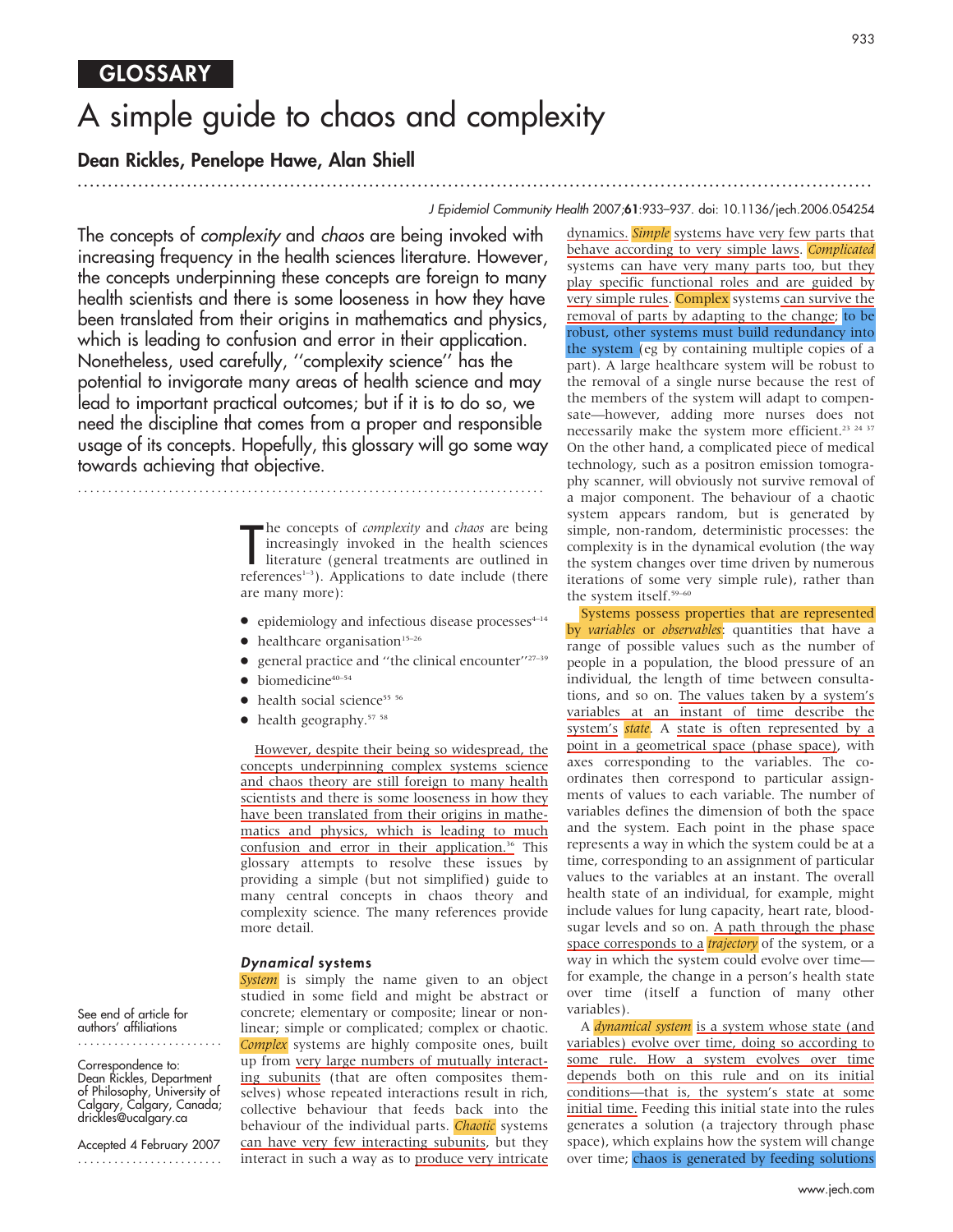back into the rule as a new initial condition. In this way, it is possible to say what state the system will be in at a particular time in the future (Abraham and Shaw <sup>61</sup> offer an exceptionally clear, graphical introduction to many aspects of dynamical systems theory, including chaos).

Complex and chaotic systems are both examples of nonlinear dynamical systems. A linear system is characterised by the satisfaction of the superposition principle. The superposition principle says that if A and B are both solutions for some system (ways in which the system could evolve), then so is their sum  $A + B$ —this implies that a linear system can be decomposed into its parts and each part solved separately to construct the full solution. For nonlinear systems, this is not possible because of the appearance of nonlinear terms, functions of the variables such as  $sin(x)$ ,  $x^3$  and xy. In this sense then, the whole here is more than the sum of its parts. Given this, a nonlinear system is one for which inputs are not proportional to outputs: a small (large) change in some variable or family of variables will not necessarily result in a small (large) change in the system. This kind of behaviour is well known to those involved in intervention research: large interventions, in some variable, do not necessarily have a large effect on some outcome variable of interest. Likewise, a small intervention can have large, unexpected outcomes.<sup>24 25</sup>

A system (or process) is deterministic if it is possible to uniquely determine its past and future trajectories (ie all points it passed through and will pass through) from its initial (present) state. A system is semi-deterministic if its future but not its past trajectory can be uniquely determined. An indeterministic system is one without a unique future trajectory, so that the evolution is random. It is often possible to tell whether or not a system is deterministic by inspecting the time series it generates, plotting states at different times. The data points in the time series might correspond to measurements of blood sugar levels, population health indicators and so on. If closely matched points at are found in different places in the series, then the series is investigated to see if the points that follow are closely matched too. Hence, attempts are made to infer from the spread of points the kind of system or process that generated it.

The time-series can also be used to indicate whether or not a system is chaotic or complex: a chaotic system's time-series has a fractal-like structure, meaning that it looks the same at different scales (a property also known as self-similarity: take a snapshot of the time series covering a certain interval of time and then take another snapshot covering a much larger period of time and the two will look the same). Fractals are really just a spatial version of chaos; the interesting type of chaos is the temporal kind. Inferring complexity from a time-series is more difficult but can be done (this involves finding *power law* correlations in the data; see below).

A related concept is that of the attractor.<sup>45</sup> Following an intervention in a system (changing the value of some variable), it takes a little while for it to settle down into its ''normal'' behaviour. The path traced out in phase space during this period is known as a transient (or the start-up transient). The state it reaches after this corresponds to the normal behaviour of the system: the phase space points corresponding to this form the system's attractor. If the attractor is a point that does not move, it is known as a fixed point. Such attractors often describe dissipative systems (those that lose energy— for example, due to friction). In general, however, it is possible to think of an attractor as whatever the system behaves like after it has passed the transient stage.

There are other types of attractor. For example, an attractor that describes a system that cycles periodically over the same set of states, never coming to rest, is known as a limit cycle. A system need not possess a single attractor either; the phase space can have a number of attractors whose ''attractiveness'' depends upon the initial conditions of the system (ie the state of the system at the outset).

The set of points that are ''pulled'' towards a particular attractor are known as the basin of attraction. What is important to note about the types of attractor discussed above (fixed points and limit cycles) is that initial points that are close to each other remain close as they each evolve according to the same rules. This property is violated for so-called *strange* attractors for which close points diverge exponentially over time. Such attractors are also aperiodic; systems described by strange attractors do not wind up in a steady state nor do they repeat the same pattern of behaviour (an example that can be easily observed in the household is a dripping water tap tuned to a certain flow, not too high amd not too low). Chaotic systems have strange attractors; complex systems have evolving phase spaces and a range of possible attractors.

These concepts have been applied extensively, accurately and successfully in the biomedical sciences.<sup>42 47 48</sup> The general outcome of these investigations appears to be that chaos is associated with ''good health'': pathologies (such as of the brain, heart, lungs) occur when the dynamics becomes stable and the attractor is a limit cycle.<sup>42 46 49 50</sup> Heart disease, epilepsy, bipolarity and so on are considered to be dynamic diseases in that they are not associated with something that can manifest itself at an instant (like a broken arm), but only arise over time.<sup>43</sup> This is why chaos is so appropriate.

## Chaos versus complexity

We can now consider further the similarities and differences between chaotic systems and complex systems. Each shares common features, but the two concepts are very different. Chaos is the generation of complicated, aperiodic, seemingly random behaviour from the iteration of a simple rule. This complicatedness is not complex in the sense of complex systems science, but rather it is chaotic in a very precise mathematical sense. Complexity is the generation of rich, collective dynamical behaviour from simple *interactions* between large numbers of subunits. Chaotic systems are not necessarily complex, and complex systems are not necessarily chaotic (although they can be for some values of the variables or *control parameter*; see below).<sup>62</sup>

The interactions between the subunits of a complex system determine (or generate) properties in the unit system that cannot be reduced to the subunits (and that cannot be readily deduced from the subunits and their interactions). Such properties are known as emergent properties. In this way it is possible to have an upward (or generative) hierarchy of such levels, in which one level of organisation determines the level above it, and that level then determines the features of the level above it.<sup>59</sup> Emergent properties may also be universal or multiply realisable in the sense that there are many diverse ways in which the same emergent property can be generated. For example, temperature is multiply realisable: many configurations of the same substance can generate the same temperature, and many different types of substance can generate the same temperature. The properties of a complex system are multiply realisable since they satisfy *universal laws*—that is, they have universal properties that are independent of the microscopic details of the system. Emergent properties are neither identical with nor reducible to the lower-level properties of the subunits because there are many ways for emergent properties to be produced.

A necessary condition, owing to nonlinearity, of both chaos and complexity is sensitivity to initial conditions. This means that two states that are very close together initially and that operate under the same simple rules will nevertheless follow very different trajectories over time. This sensitivity makes it difficult to predict the evolution of a system, as this requires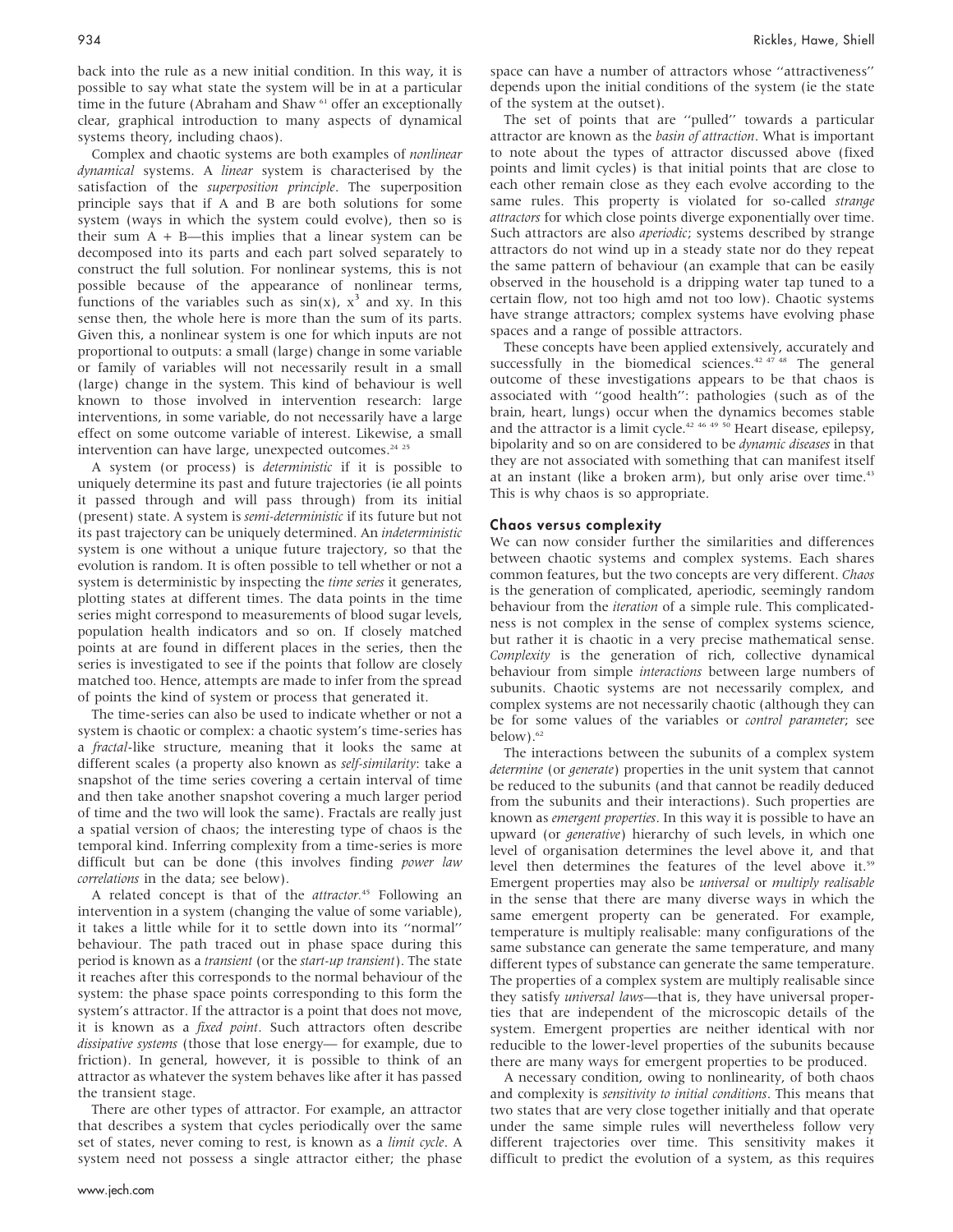the initial state of the system to be described with perfect accuracy. There will always be some error in how this is performed and it is this error that gets exponentially worse over time. It is possible to see how this might pose problems for replication of initial conditions in various types of trial and intervention.<sup>24</sup> <sup>25</sup>

There are several less well-understood, but nonetheless important properties that are characteristic features of complex systems. Complex systems often exhibit self-organisation, which happens when systems spontaneously order themselves (generally in an optimal or more stable way) without ''external'' tuning of a control parameter (see below). This feature is not found in chaotic systems and is often called anti-chaos.<sup>46</sup> Such systems also tend to be out of equilibrium, which means that the system never settles in to a steady state of behaviour. This is related to the concept of openness: a system is open if it is not or cannot be screened off from its environment. In closed systems, outside influences (exogenous variables) can be ignored. For open systems, this is not the case. Most real-world systems are open, thus this presents problems both for modelling and experimenting on such systems, because the effect of exogenous influences must be taken into account. Such influences can be magnified over time by sensitivity to initial conditions.

Another important feature of a complex system is the idea of feedback, in which the output of some process within the system is ''recycled'' and becomes a new input for the system. Feedback can be positive or negative: negative feedback works by reversing the direction of change of some variable; positive feedback increases the rate of change of the variable in a certain direction. In complex systems, feedback occurs between levels of organisation, micro and macro, so that the micro-level interactions between the subunits generate some pattern in the macro-level that then ''back-reacts'' onto the subunits, causing them to generate a new pattern, which back-reacts again and so on. This kind of ''global to local'' positive feedback is called coevolution, a term originating in evolutionary biology to describe the way organisms create their environment and are in turn moulded by that environment.

If a system is stable under small changes in its variables, so that it does not change radically when interventions occur then it is said to be robust. Generally, complex systems increase in robustness over time because of their ability to organise themselves relative to their environment. However, it is possible for single events to alter a complex system in a way that persists for a long time (this is called *path-dependence*). For a complex system, ''history matters''. Complex processes (processes generated by complex systems) are, therefore, non-Markovian: they have a long ''memory''. This non-Markovian aspect (essentially due to feedback mechanisms) is often believed to pose insuperable problems for describing causal events and making causal predictions about complex systems. If this were so, it would be a severe blow to the practical usefulness of complex science; however, there has been some encouraging preliminary work involving non-Markovian and modified Markovian causal models and networks.<sup>63</sup> <sup>64</sup>

The key differences between chaotic systems and complex ones lie, therefore, in the number of interacting parts and the effect that this has on the properties and behaviour of the system as a whole. As Nobel Laureate Phillip Anderson put it: "more is different".<sup>65</sup> Complex systems are coherent *units* in a way that chaotic systems are not, involving instead interactions between units. This simple difference concerning units and subunits can be brought out using concepts from the *theory of* critical phenomena, which is central to complexity science.

# Critical phenomena

Some systems have a property known as criticality. A system is critical if its state changes dramatically given some small input.

An *order parameter* is a macroscopic (global or systemic) feature of the system that tells one how the parts of the system are competing or cooperating with one another. Hence, there is a state of order among the parts when they act collectively (in which case the order parameter is non-zero) and a state of disorder when they fight against each other, doing the opposite of their neighbours (in which case the order parameter is zero).

The *control parameter* is an external input to the system that can be varied so as to change the order parameter and so the macroscopic features of the system. This is termed tuning the control parameter to shift the system between various phases or regimes; it is possible to have ordered, chaotic and critical (edge of chaos) phases. A common example concerns the phenomenon of magnetism in a piece of metal. Here the order parameter is the degree of magnetism and the control parameter is temperature. As the magnet is heated up, the magnetism decreases; increasing the control parameter decreases the order parameter. The system undergoes a phase transition so that at a critical temperature the magnetism vanishes. This is a general feature of complex systems; tuning the system's control parameter to a certain *critical point* results in a phase transition at which the system undergoes an instantaneous radical change in its qualitative features (the phases of water, from gas to liquid to solid, is another common example). The general study of such behaviour is the theory of critical phenomena.

A system that is at a critical point has an extremely high degree of connectivity between its subunits: everything depends on everything else! Complex systems are said to be poised at such a position, between order and chaos. The degree of connectedness is encoded in the correlation function. This function tells us by how much pairs of subunits are influencing one another and how much this influence varies with distance. The furthest distance the influence extends is known as the correlation length; beyond this distance, the subunits are independent and are unaffected by one another. The farther apart two subunits are, the less they influence each other (the influence effect decreases exponentially with distance). The correlation length can itself be influenced by the control parameter. When the control parameter is tuned to the critical point, the correlation length becomes infinite, and all the subunits follow each other. The influence still decays exponentially with distance, but in the critical regime, more pathways are opened up between pairs of subunits so that the connectivity of the system is massively amplified. As a consequence, a small disturbance in the system (even to a single subunit) can produce massive, systemic changes. Very different kinds of critical system exhibit the same properties for example, crowds behaving like the atoms in a magnet. This feature is known as *universality*.<sup>14</sup>

Universality is connected to another concept: scaling. Scaling laws, or power laws have the following form:  $f(x) \sim x^{-\alpha}$  in other words, the probability  $f(x)$  of an event of magnitude x occurring is inversely proportional to x. <sup>12</sup> Sociologist Vilfred Pareto noticed that the statistical distribution for the wealth of individuals in a population followed such a law: few are rich, some are well-off and many are poor. Whenever systems are described by scaling laws that share the same exponents (the  $\alpha$  term) then they will exhibit similar behaviour in some way (hence, universality). Such systems are said to belong to the same *universality class*.<sup>66</sup> For example, diverse countries follow Pareto's law, as do cities. This result could easily be extrapolated to the distribution of the health of individuals within and across populations, with significant implications for research on health inequalities.

If a system displays power law behaviour then it is scale-free and its parts have scale-invariant correlations between them. What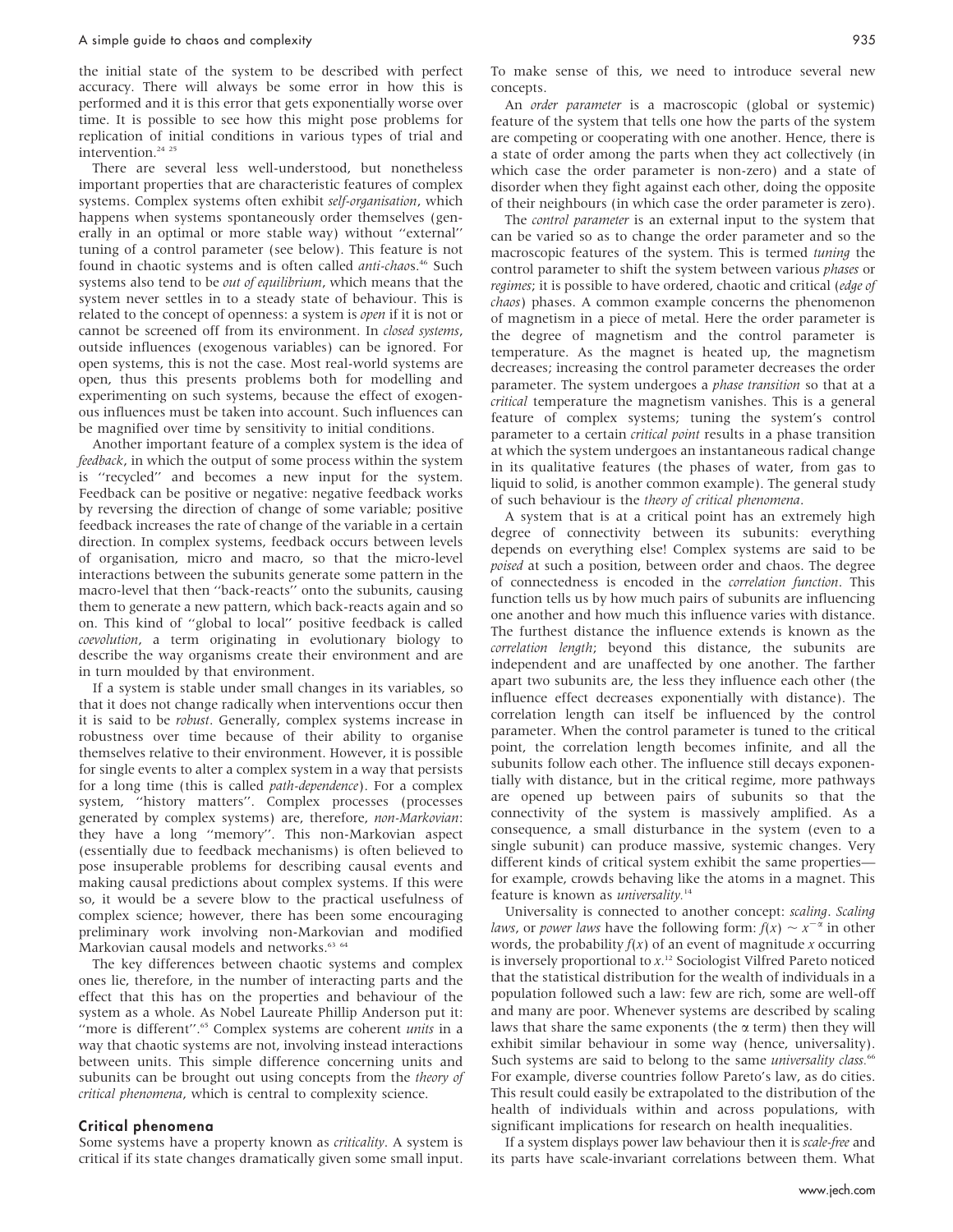# What this paper adds

This glossary is intended to provide a ''corrective'' to what the authors perceive to be a loose and misleading handling of ideas stemming from the sciences of complexity. The aim is to provide as simple an account as possible, without succumbing to the ''popular science''-style accounts that appear to be fast becoming the norm in the health-sciences literature. The going is perhaps a little tough, but we feel the payoff (a responsible guide) is worth the extra effort.

this means is that the system does not possess a characteristic scale in the sense that events of all magnitudes can occur. To make sense of this, take an example of a system that does have a characteristic scale: human height. Most humans are of about the same height. There are a few ''outliers'' who are either very tall or very small, but most are around 5' 8". Now consider earthquakes. These can be both extremely tiny and extremely massive, but most are negligible. This is an example of a system that does not have a characteristic scale; it satisfies a scaling law (the Gutenberg– Richter law). Note that self-similarity , scale invariance and power laws are just equivalent ways of saying that there is no characteristic scale. Various empirical studies have confirmed that healthcare systems obey power laws for a number of quantities of interest, such as hospital waiting lists.<sup>4 16 23 24 37</sup> These studies have clear policy implications; if various healthcare delivery systems exhibit power-law behaviour then we ought to reframe our intervention and management theories in terms of complex systems science. We should not be surprised if huge catastrophes occur for no discernible reason, and we should not be surprised if our massive intervention to reduce waiting times by employing more staff does nothing for efficiency or even makes it worse. However, we should show caution in using the power-law behaviour to infer an underlying complex system, as power laws can be generated in diverse ways.<sup>67 6</sup>

## **CONCLUSION**

Although complexity science is still a work in progress, having neither a firm mathematical foundation nor the necessary and sufficient conditions whose satisfaction entails that some system is complex, it nonetheless has the potential to invigorate many areas of health research as we hope to have indicated in this brief guide. However, if it is to achieve its potential we need the discipline that comes from careful and proper usage of its concepts. Hopefully, this glossary will go some way towards achieving that objective.

## Authors' affiliations .......................

Dean Rickles, Department of Philosophy, University of Calgary, Calgary, Canada

Penelope Hawe, Alan Shiell, Markin Institute, University of Calgary, Calgary, Canada

Funding: This work was conducted as part of an International Collaboration on Complex Interventions (ICCI) funded by the Canadian Institutes of Health Research. DR is an ICCI Post Doctoral Fellow. AS and PH are Senior Scholars of the Alberta Heritage Foundation for Medical Research. PH holds the Markin Chair in Health and Society at the University of Calgary.

#### **REFERENCES**

- Sweeney K, Griffiths F, eds. Complexity and healthcare: an introduction. Radcliffe Medical Press, 2002.
- Lindberg C, Plsek PE, Zimmerman B. Edgeware: insights from complexity science for health care leaders. Dallas: VHA Inc, 1998.
- 3 Plsek PE, Greenhalgh T. The challenge of complexity in healthcare. BMJ 2001;323:625–28.
- 4 Philippe P, Mansi O. Nonlinearity in the epidemiology of complex health and disease processes. Theor Med Bioeth 1998;19:591–607.
- 5 Simmons M. Complexity theory in the management of communicable diseases. J Hosp Infec 2003;54:87–92.
- 6 Cohen I, Segel LA. Design principles for the immune system and other distributed autonomous systems. Oxford: Oxford University Press, 2001.
- 7 Philippe P. Epidemiology and self-organized critical systems: An analysis in waiting times and disease heterogeneity. Nonlinear Dynamics Psychol Life Sci 2000;4:275–295.
- 8 Anderson RM. Populations, infectious disease and immunity: a very nonlinear world. Phil Trans Soc Lond B 1994;346:457–505.
- 9 Philippe P. Chaos and public health: Implications for an epidemic. Can J Public Health 1992;83:165–166.
- 10 Philippe P. Chaos, population biology and epidemiology: some research implications. Hum Biol 1993;65:525–46.
- 11 Trottier H, Philippe P. Scaling properties of childhood infectious diseases epidemics before and after mass vaccination in Canada. J Theor Biol 2005;235:326–37.
- 12 Rhodes CJ, Anderson RM. Power laws governing epidemics in isolated populations. Nature 1996;381:600–2.
- 13 Philippe P. The scale-invariant spatial clustering of leukemia in San Francisco. J Theor Biol 1999;199:371–81.
- 14 Pastor-Satorras R, Vespignani A. Epidemic dynamics and endemic states in complex networks. Phys Rev E 2001;63:066117.
- 15 Fraser SW, Greenhalgh T. Coping with complexity: Educating for capability. BMJ 2001;323:799–803.
- 16 Papadopoulos MC, Hadjitheodossiou M, Chrysostomu M, et al. Is the National Health Service at the edge of chaos? J R Soc Med 2001;94:613–16.
- 17 **Plsek PE**. Re-designing healthcare with insights from the science of complex adaptive systems. Crossing the chasm: a new health system for the 21st century.<br>Natl Acad Sci 2000;**322**:355.
- 18 Plsek PE, Wilson T. Complexity science: complexity, leadership and management in healthcare organisations. BMJ 2001;323:746–9.<br>19 Mark A, Critten P. Chaos and complexity - the future for health care HRM. Health
- 
- Manpow Manage 1998;**24**:139–42.<br>20 **Haigh C**. Utilising chaos theory in the maintenance of nursing services, APS<br>Publishing, 2003.
- 21 Dreibe D, McDaniel R. Complexity science and healthcare management. In Blair JD, Fottler MD, Savage GT (eds.), Advances in health care management, vol 2.<br>Stamford, CN: JAI Press, 2001:11–36.<br>22 **Byng R**, Jones R. Mental health link: The development and formative evaluation of
- a complex intervention to improve shared care for patients with long-term mental<br>illness. *J Eval Clin Pract* 2004;**10**:27–36.
- 23 Smethurst DP, Williams HC. Are hospital waiting lists self-regulating? Nature 2001;410:652–3.
- 24 Philippe P, Garcia MR, West BJ. Evidence of ''essential uncertainty'' in emergency-ward length of stay. Fractals 2004;12:197–209.
- 25 Fullilove RE, Edgoose JC, Fullilove MT. Chaos, criticality and public health. *J Nat* Med Assoc 1997;89:311–16.
- 26 Kernick D, ed. Complexity and healthcare organization: A view from the street. Oxford: Radcliffe Medical Press, 2004.
- 27 Sweeney K, Griffiths F. Complexity: a new model for post-normal medicine. J Eval Clin Pract 2002;18:356–8.
- 28 Wilson T, Holt T, Greenhalgh T. Complexity and clinical care. BMJ 2001;323:685–8.
- 29 Martin CM, Sturmberg JP. General practice—chaos, complexity and innovation. MJA 2005;183:106–9.
- 30 Miller M. Crabtree B, McDaniel R. Understanding change in primary care practice using complexity theory. J Fam Pract 1998;46:369–76.
- 31 Wilson T, Holt T, Greenhalgh T. Complexity and clinical care. BMJ 2001;323:685–8.
- 32 Heath I, Sweeney K. Complexity in primary care: understanding its value. Oxford: Radcliffe Medical Press, 2006.
- 33 Griffiths F, Byrne D. General practice and the new science emerging from the theories of ''chaos'' and complexity. Br J Gen Pract 1998;48:1697
- 34 Innes AD, Campion PD, Griffiths FE. Complex consulations and the ''Edge of Chaos''. Br J Gen Pract 2005;55:47–52.
- 35 Kernick D. Wanted—new methodology for health services research. Is complexity theory the answer? Fam Pract 2006;23:385–90.
- 36 Marshall M. Chaos and complexity. Br J Gen Pract 1999;49:234.<br>37 Love T. Burton C. General practice as a complex system: a novel
- Love T, Burton C. General practice as a complex system: a novel analysis of consultation data. Fam Pract 2005;22:347–352.
- 38 Holt T, ed. Complexity for clinicians. Oxford: Radcliffe Medical Press, 2004.<br>39 Steinberg D. Complexity in healthcare and the language of consultation: Steinberg D. Complexity in healthcare and the language of consultation:
- exploring the other side of medicine. Oxford: Radcliffe Medical Press, 2005.<br>40 Bassingthwaighte JB, Liebovitch LS, West BJ. Fractal physiology. Oxford: Oxford
- University Press, 1994. 41 Babloyantz A, Destexhe A. Low-dimensional chaos in an instance of epilepsy. Proc Natl Acad Sci U S A 1986;83:3513–17.
- 42 Otero-Siliceo E, Arriada-Mendicoa N. Is it healthy to be chaotic? Med Hypotheses, 2003;60:233–6.
- 43 Glass L, Mackey MC. From clocks to chaos: The rhythms of life. Princeton: Princeton University Press, 1998.<br>44 Suki B, Barabasi A-L, Hantos Z, *et al.* Avalanches and power-law behaviour in
- lung inflation. Nature 1994;368:615–18.
- 45 Denton TA, Diamond GA, Helfant RH, et al. Fascinating rhythm: a primer on chaos theory and its application to cardiology. Am Heart J 1990;120:1419-40.
- 46 Coffey DS. Self-organization, complexity and chaos: The new biology for medicine. Nature 1998;4:882–5.